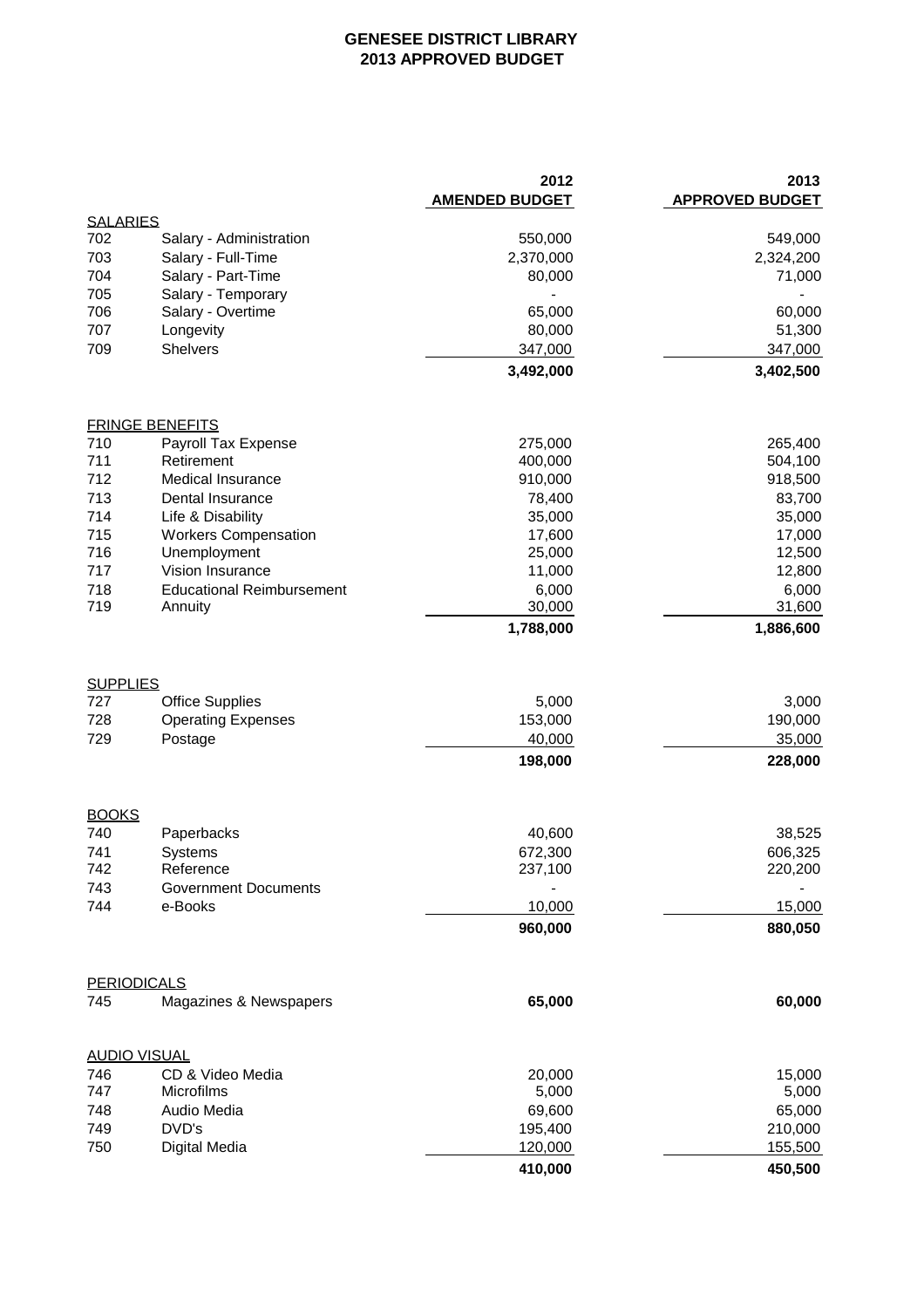## **GENESEE DISTRICT LIBRARY 2013 APPROVED BUDGET**

|                  |                                                        | 2012<br><b>AMENDED BUDGET</b> | 2013<br><b>APPROVED BUDGET</b> |
|------------------|--------------------------------------------------------|-------------------------------|--------------------------------|
|                  | <b>CONTRACTUAL SERVICES</b>                            |                               |                                |
| 802              | Attorney                                               | 28,000                        | 28,000                         |
| 803              | Payroll                                                | 12,400                        | 9,000                          |
| 804              | Auditor                                                | 15,000                        | 15,000                         |
| 805              | <b>Consulting Fees</b>                                 |                               |                                |
| 806              | Programming                                            | 101,600                       | 80,000                         |
| 807              | Software                                               | 60,000                        | 45,000                         |
| 808              | <b>Staff Development</b>                               | 10,000                        | 8,000                          |
| 810              | <b>Collection Costs</b>                                | 45,000                        | 40,000                         |
| 829              | OCLC & MLC                                             | 55,000                        | 57,500                         |
|                  |                                                        | 327,000                       | 282,500                        |
| <b>TELEPHONE</b> |                                                        |                               |                                |
| 850              | Telephone                                              | 220,000                       | 215,000                        |
| <u>TRAVEL</u>    |                                                        |                               |                                |
| 860              | Travel - Regular                                       | 25,000                        | 25,000                         |
| 861              | Travel - Workshop                                      | 7,500                         | 7,000                          |
| 863              | Gas & Oil                                              | 7,000                         | 7,000                          |
|                  |                                                        | 39,500                        | 39,000                         |
| <b>PRINTING</b>  |                                                        |                               |                                |
| 900              | <b>Public Relations</b>                                | 74,200                        | 70,000                         |
| 901              | Elections                                              |                               |                                |
| 902              | Advertising/Recruitment                                | 200                           | 200                            |
| 903              | Printing & Publishing<br>Events, Sponsorships & Themes | 45,600<br>30,200              | 40,000<br>30,000               |
| 904              |                                                        | 150,200                       | 140,200                        |
|                  |                                                        |                               |                                |
| <b>INSURANCE</b> |                                                        |                               |                                |
| 910              | <b>Building &amp; Contents</b>                         | 14,300                        | 15,000                         |
| 911<br>912       | Liability & Bonds<br>Car                               | 10,700                        | 12,000                         |
|                  |                                                        | 3,000                         | 5,000                          |
|                  |                                                        | 28,000                        | 32,000                         |
| <b>UTILITIES</b> |                                                        |                               |                                |
| 920              | <b>Public Utilities</b>                                | 50,000                        | 40,000                         |
|                  | <b>REPAIRS &amp; MAINTENANCE</b>                       |                               |                                |
| 930              | Equipment - Repairs & Maintenance                      | 6,500                         | 6,000                          |
| 931              | <b>Equipment - Service Contracts</b>                   | 64,500                        | 90,600                         |
| 933              | Equipment - Lease                                      | 25,000                        | 15,000                         |
| 934              | Building - Repairs & Maintenance                       | 15,000                        | 15,000                         |
| 935              | <b>Building - Service Contracts</b>                    | 80,000                        | 77,000                         |
| 936              | <b>Building - Supplies</b>                             | 7,000                         | 6,000                          |
| 937              | <b>Computer Equipment</b>                              | 3,500                         | 2,500                          |
|                  |                                                        | 201,500                       | 212,100                        |